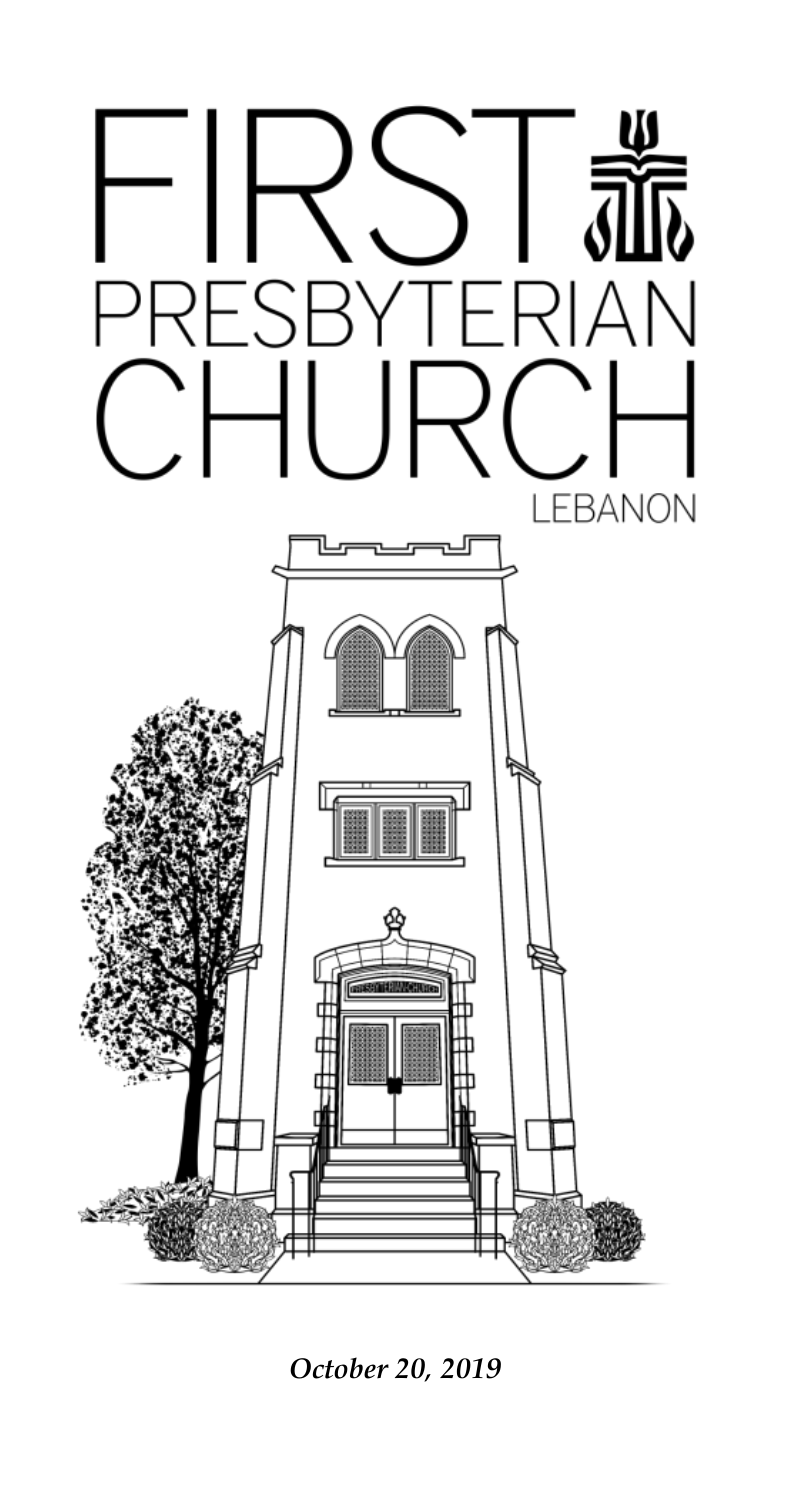# Service for the Lord's Day

Twenty-Ninth Sunday in Ordinary Time

October 20, 2019 11:00 A.M.

## The Gathering

*To Glorify God and Enjoy God Forever*

SILENT MEDITATION Prelude *Fugue in D minor (Dorian)* J.S. Bach Chiming the Hour

Choral Introit *Alleluia* J.S. Bach

## \*Call to Worship *from Psalm 119*

| 10 N ONDINI | 1101111011111111110                                        |
|-------------|------------------------------------------------------------|
|             | Leader: Happy are those whose way is blameless.            |
|             | People: Happy are those who walk in the law of the Lord.   |
|             | Leader: Happy are those who keep God's decrees.            |
|             | People: Happy are those who seek God with all their heart. |
|             | Leader: Let us praise God with upright hearts.             |
|             | People: Let us seek God with all our hearts.               |
|             | Leader: Let us fix our eyes on God's commandments.         |
|             | People: Let us treasure God's word in our hearts.          |
|             |                                                            |

**\*HYMN NO. 145** *Rejoice, Ye Pure in Heart!* MARION

## Welcome and Announcements

## CALL TO RECONCILIATION Michael Schulte

PRAYER OF CONFESSION (unison)

God Most High, despite our failings, you remain kind to us when we least deserve it. We confess that we treat others with contempt. We do good deeds but with strings attached. We expect a payoff on all our gifts. We love best when we are loved in return. Forgive us our sins we pray.

Help us treat others as you treat us. Amen.

## Silent Prayers of Confession

## Assurance of Pardon

Leader: Friends, who is in a position to condemn? Only Christ! And Christ died for us, Christ rose for us, Christ reigns in power for us, and that same Jesus prays for us. Anyone who is in Christ is a new creation. The old has gone. The new has come. In Jesus Christ, our sins are forgiven.

## People: Alleluia! Amen!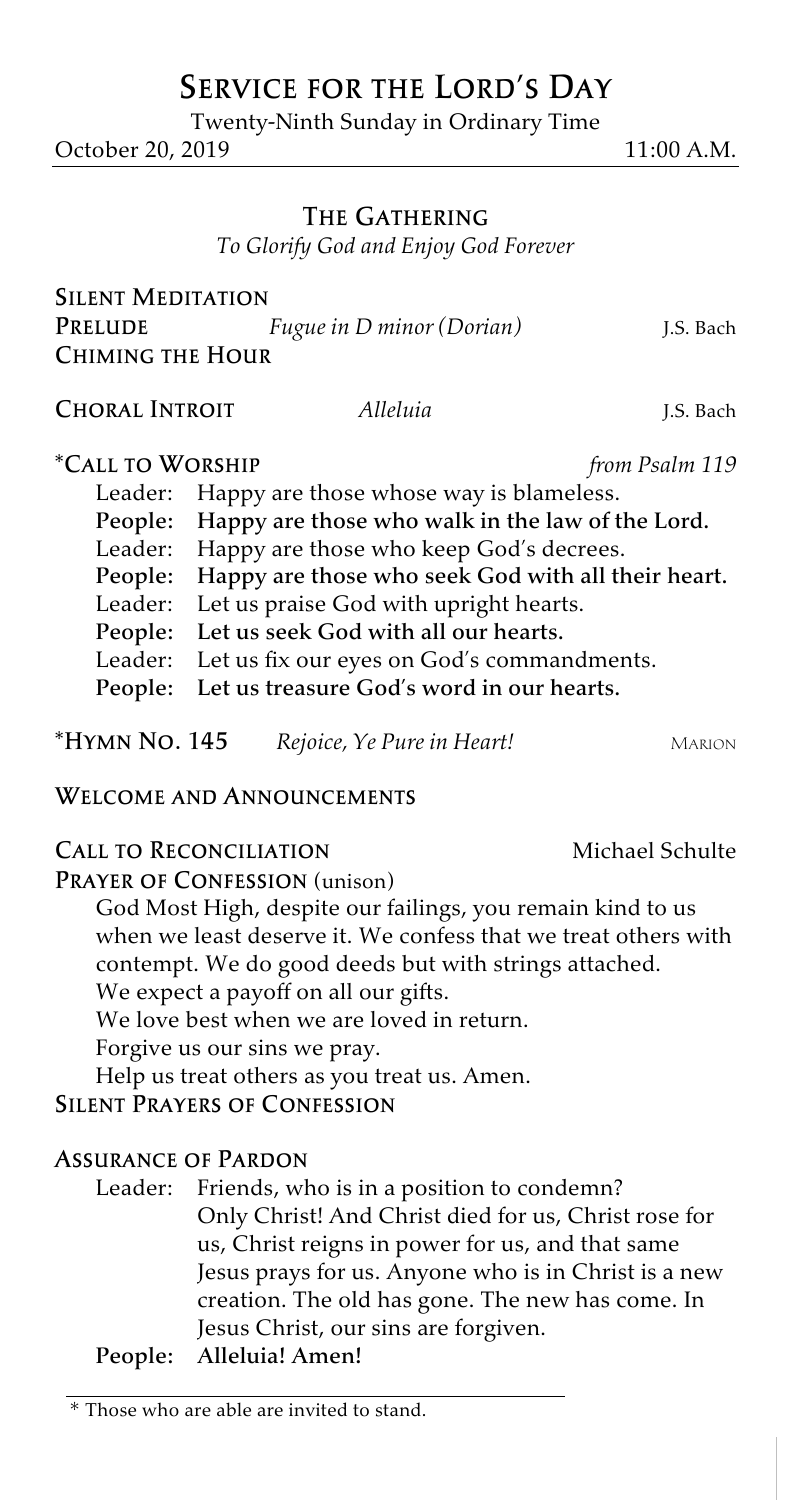#### \*GLORIA PATRI Hymn No. 579

*Glory be to the Father, and to the Son, and to the Holy Ghost; As it was in the beginning, is now, and ever shall be, World without end. Amen, Amen.*

#### \*The Peace

The Peace of Christ be with you. And also with you.

### The Word of God

### PRAYER FOR ILLUMINATION (unison)

God of mercy, you promised never to break your covenant with us. Amid all the changing words of our generation, speak your eternal Word that does not change. Then may we respond to your gracious promises with faithful and obedient lives; through our Lord Jesus Christ. Amen.

#### SCRIPTURE READING Luke 6:31-35

*Do to others as you would have them do to you. If you love those who love you, what credit is that to you? For even sinners love those who love them. If you do good to those who do good to you, what credit is that to you? For even sinners do the same. If you lend to those from whom you hope to receive, what credit is that to you? Even sinners lend to sinners, to receive as much again. But love your enemies, do good, and lend, expecting nothing in return. Your reward will be great, and you will be children of the Most High; for he is kind to the ungrateful and the wicked.*

Anthem *Sheep May Safely Graze* arr. Julia Morgan *(*from *Was mir behagt* by J.S. Bach*)*

*Flock of sheep may safely graze while in the shepherd's tender care. Safely graze and safely slumber, free from danger, free from hunger, in their shepherd's tender care.*

*As the shepherd leadeth well, so God, with kind and loving mind, leads those who in His care will dwell.*

*Where the shepherd leadeth well, there rest is found and peace abounds.*

### Time for the Children

Sermon *Do Unto Other: Be Pleasantly Surprised* Rev. Sherard Edington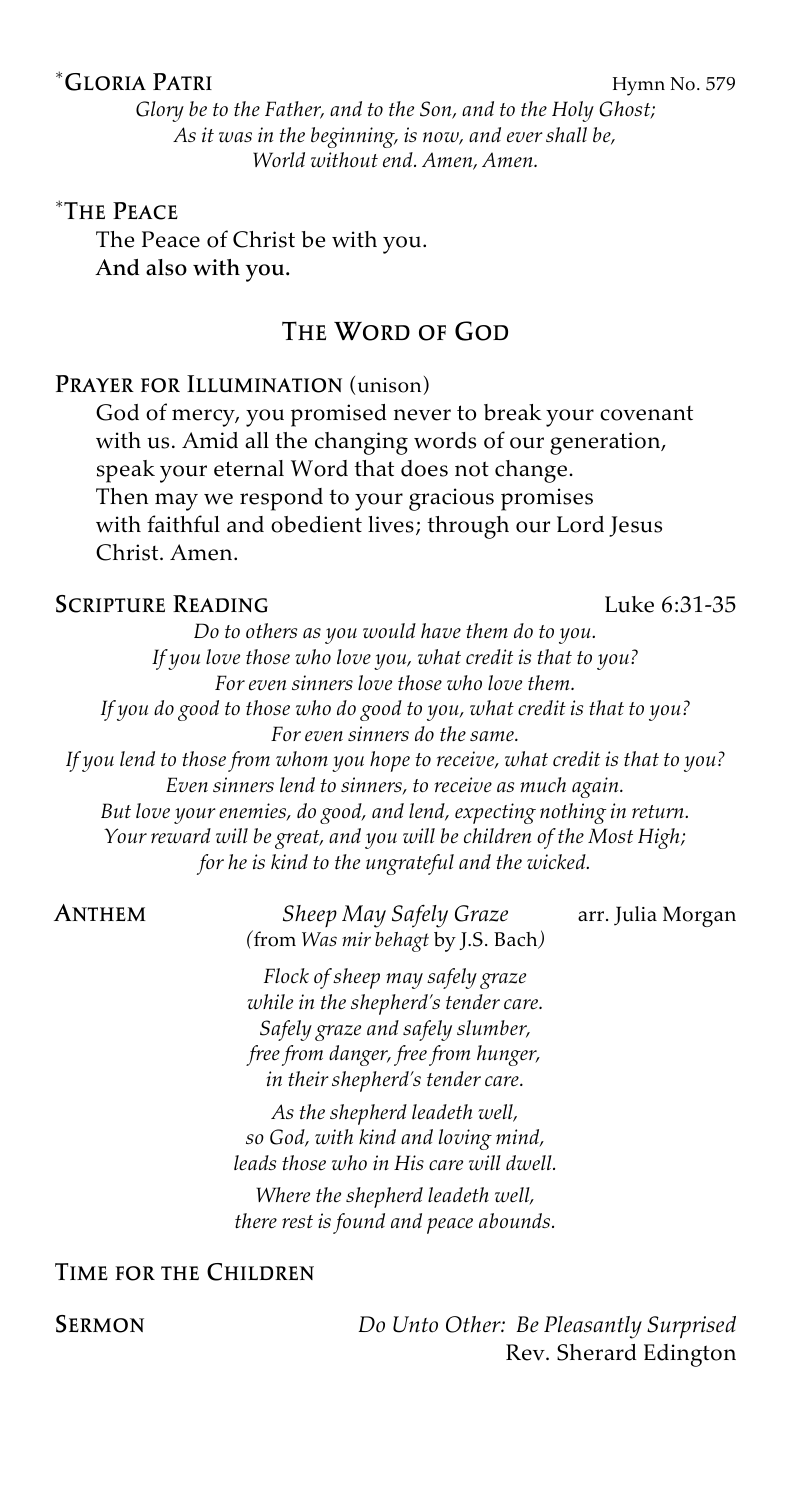## Response of the People

\*Hymn No. 277 *O God, Our Faithful God* o gott, du frommer gott

## \*Affirmation of Faith The Apostles' Creed

I believe in God the Father Almighty, Maker of heaven and earth,

And in Jesus Christ his only Son, our Lord, who was conceived by the Holy Ghost, born of the Virgin Mary, suffered under Pontius Pilate, was crucified, dead, and buried; he descended into hell; the third day he rose again from the dead; he ascended into heaven, and sitteth on the right hand of God the Father Almighty; from thence he shall come to judge the quick and the dead.

I believe in the Holy Ghost; the holy catholic church; the communion of saints; the forgiveness of sins; the resurrection of the body; and the life everlasting. Amen.

| <b>OFFERTORY PRAYER</b>                                                           |                                           |           |  |  |
|-----------------------------------------------------------------------------------|-------------------------------------------|-----------|--|--|
| <b>OFFERTORY</b>                                                                  | Fantasia with imitation                   | J.S. Bach |  |  |
| *DOXOLOGY                                                                         |                                           |           |  |  |
| Praise God from whom all blessings flow;<br>Praise Him, all creatures here below; |                                           |           |  |  |
|                                                                                   |                                           |           |  |  |
|                                                                                   | Praise Father, Son, and Holy Ghost. Amen. |           |  |  |
|                                                                                   |                                           |           |  |  |

Prayers of the People and the Lord's Prayer (Traditional) Hymnal Page 16

## Sending Forth

\*Hymn No. 422 *God, Whose Giving Knows No Ending* beach spring

\*Charge and Benediction \*Choral Response

*God, Bless Your Church with Strength!* J.S. Bach

| <i><b>*POSTLUDE</b></i> | Toccata in D minor (Dorian) | J.S. Bach |
|-------------------------|-----------------------------|-----------|
|-------------------------|-----------------------------|-----------|

WORSHIP NOTES – Each Sunday in the month of October, during worship, our church musicians are showcasing the music of the great German composer Johann Sebastian Bach.

|                                                  | SERMON SERIES: DO UNTO OTHERS | Rev. Sherard Edington          |  |  |  |
|--------------------------------------------------|-------------------------------|--------------------------------|--|--|--|
| "Do to others as you would have them do to you." |                               |                                |  |  |  |
| October 13                                       | Luke 6:27-31                  | Lose the Victim Mentality      |  |  |  |
| October 20                                       | Luke 6:31-35                  | <b>Be Pleasantly Surprised</b> |  |  |  |
| October 27                                       | Luke 30a, 31, 36-38           | Give with Mercy                |  |  |  |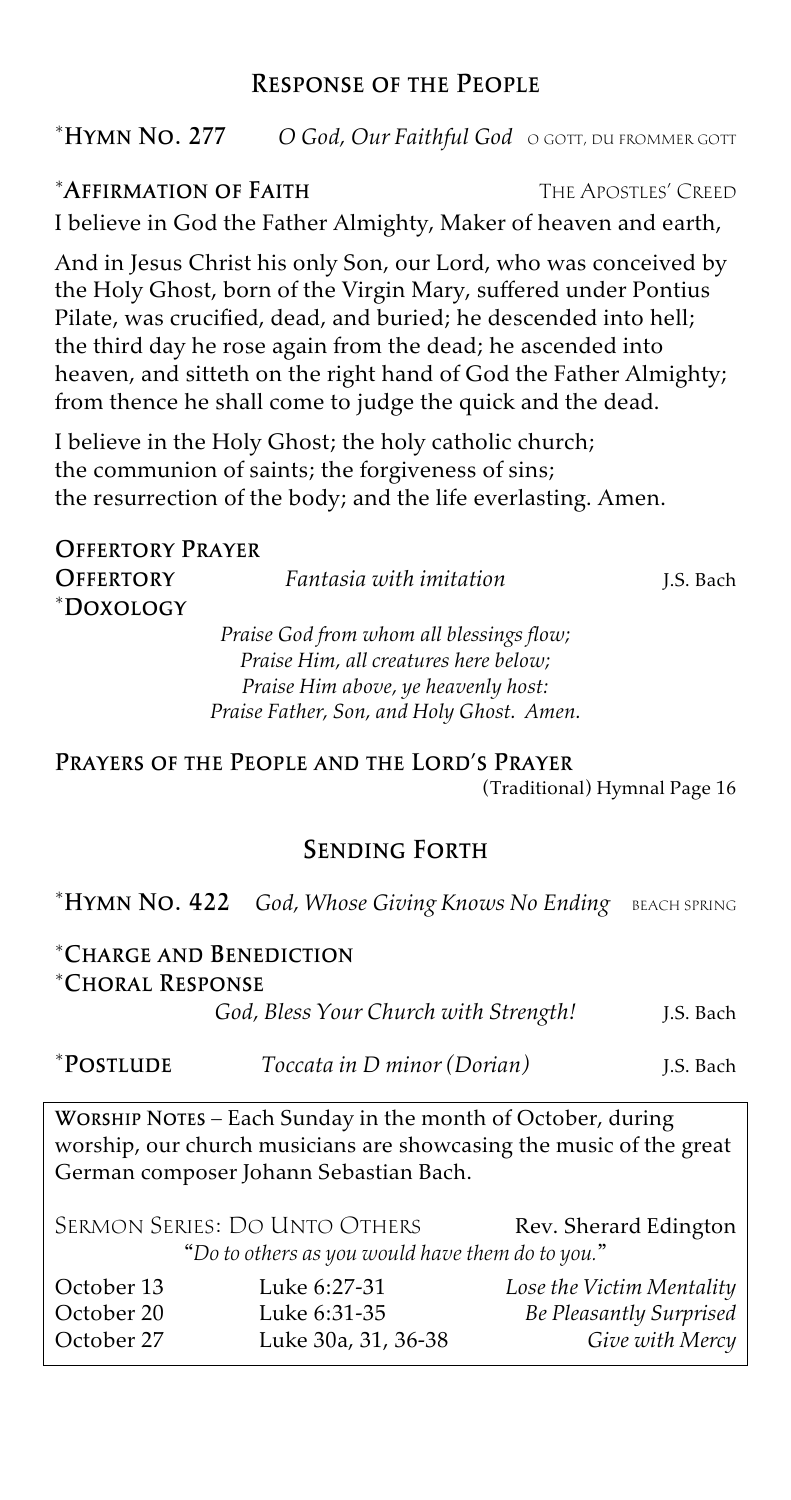

## Welcome

We extend a warm welcome to all who worship with us this morning. If you are seeking a church home, we invite you to become a member of First Presbyterian Church. For more information, please speak to the pastor at the close of the service.

## Announcements

VanGoes − The next VanGoes outing will be Tuesday, October 22, to the Frist Museum in Nashville. The two new exhibits at the museum are *Hearts of Our People: Native Women Artists (from ancient times to modern times)* and *Osgemeos*: *In Between* (twin brothers from Brazil who do vibrant and playful street art). Museum admission is \$10 for seniors, \$15 for everyone else. Audio ipad tour is \$3 extra. Depart the church at 9:15 a.m. Please contact the church office to get your name on the list. *VanGoes: We get in the van and go.* 

KNITTERS AND CROCHETERS are needed to create handmade items to share with those served through Compassionate Hands. We will meet at the church at 3 p.m. on Mondays in November. Donations of yarn or completed items are welcome. For more information, please contact the church office or Robin Orewiler at (865)548-0918.

Santa For A Senior − Thank you to everyone who has signed up to sponsor a senior for Christmas. We still need 4 more sponsors. If you would like to sponsor a senior this Christmas, contact Catherine Hanson at *chanson457@yahoo.com*.

ANNEX "SPRUCE UP" DAY calls for volunteers to help spruce up the church Annex on Saturday, October 26. Please contact the church office for more information.

| THIS WEEK AT FPC     |                             |           |                           |  |  |  |  |
|----------------------|-----------------------------|-----------|---------------------------|--|--|--|--|
| Today                |                             | Wednesday |                           |  |  |  |  |
| 8:45 a.m. Worship    |                             |           | 6:00 p.m. Chili Cookoff   |  |  |  |  |
|                      | 9:45 a.m. Church School     |           | 6:30 p.m. Choir Practice  |  |  |  |  |
| $11:00$ a.m. Worship |                             | Thursday  |                           |  |  |  |  |
|                      | 12:15 p.m. Deacons' Meeting |           | 9:00 a.m. Preschool       |  |  |  |  |
|                      | 4:00 p.m. Organ Concert     |           | 6:30 p.m. Praise Team     |  |  |  |  |
| Monday               |                             | Friday    |                           |  |  |  |  |
| Tuesday              |                             | Saturday  |                           |  |  |  |  |
| 9:00 a.m. Preschool  |                             |           | 9:00 a.m. Annex Spruce Up |  |  |  |  |